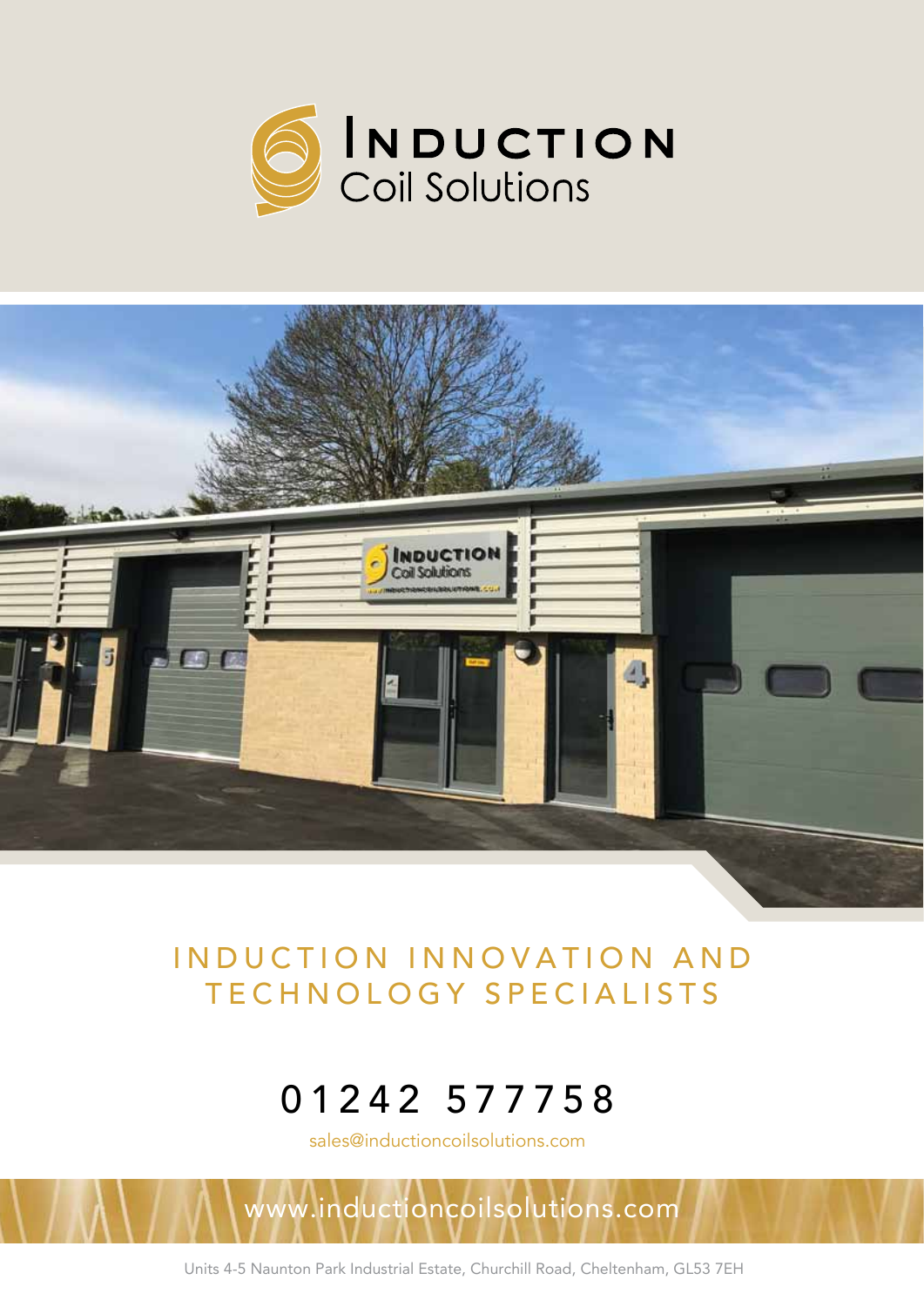

Induction Coil Solutions are specialists in the design, and manufacture of quality Induction copper coils.

The induction heating coil is a key component to enable your induction application to work effectively and give the heating pattern you're looking for.

Our team has a wealth of knowledge with induction coil design, fabrication and repair work. With a combined experience of 50 years, our customers can expect excellent quality through our materials and craftsmanship, and a service that is attentive and swift from beginning to end.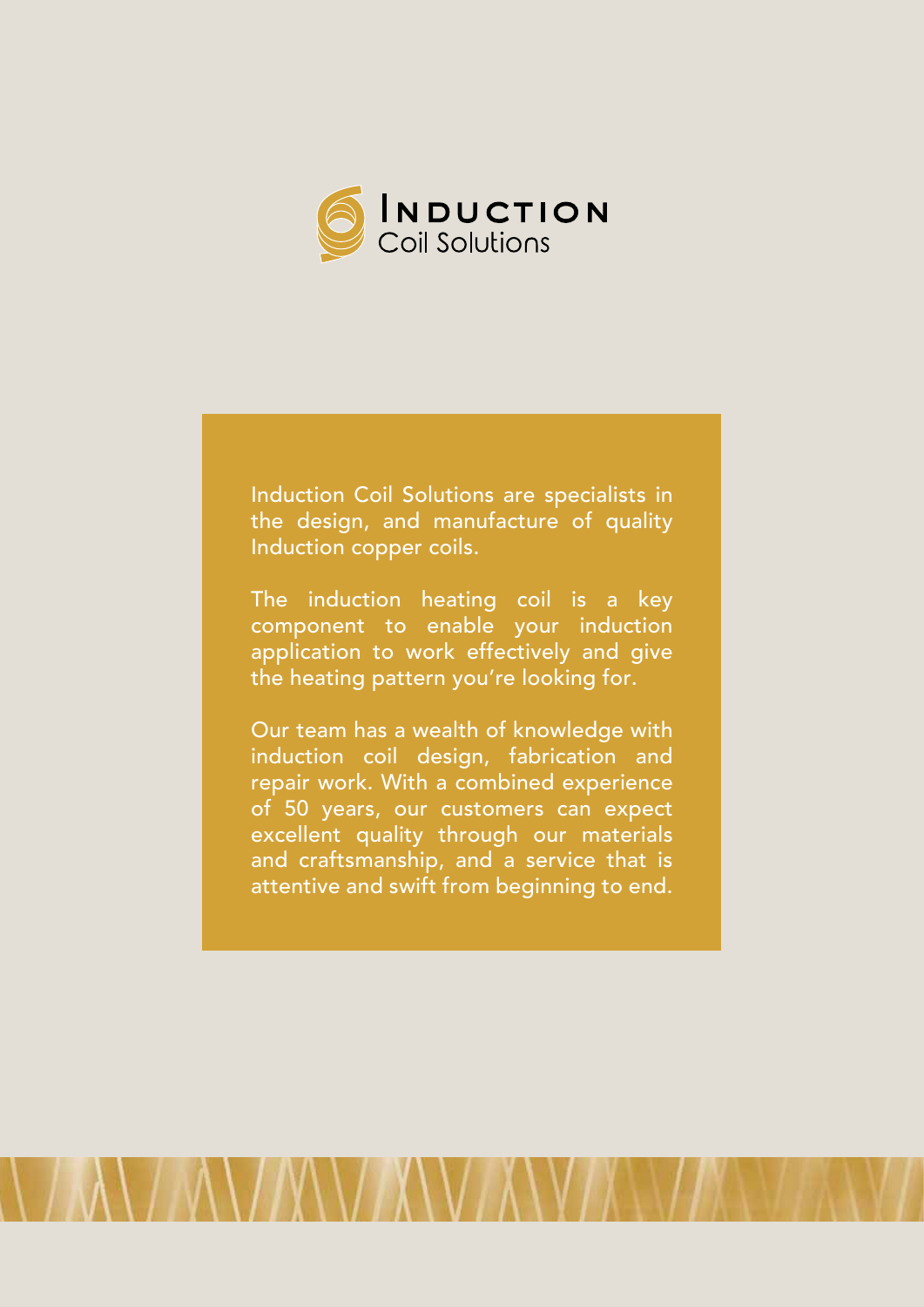



# INDUCTION COIL DESIGN AND FABRICATION

At Induction Coil Solutions we specialise solely in the design, fabrication, and manufacture of a wide range of induction heating coils. Depending on your part and process requirements, we'll determine the optimum configuration for your induction heating coil. We manufacture coils from the highest grade of materials, ensuring the quality and longevity of your product.

We will work to, and design engineered drawings, or we can reverse engineer from your existing coil design. If you are looking at a new application coil design, we have a wealth of application knowledge to customise a coil to your specific heating requirements.







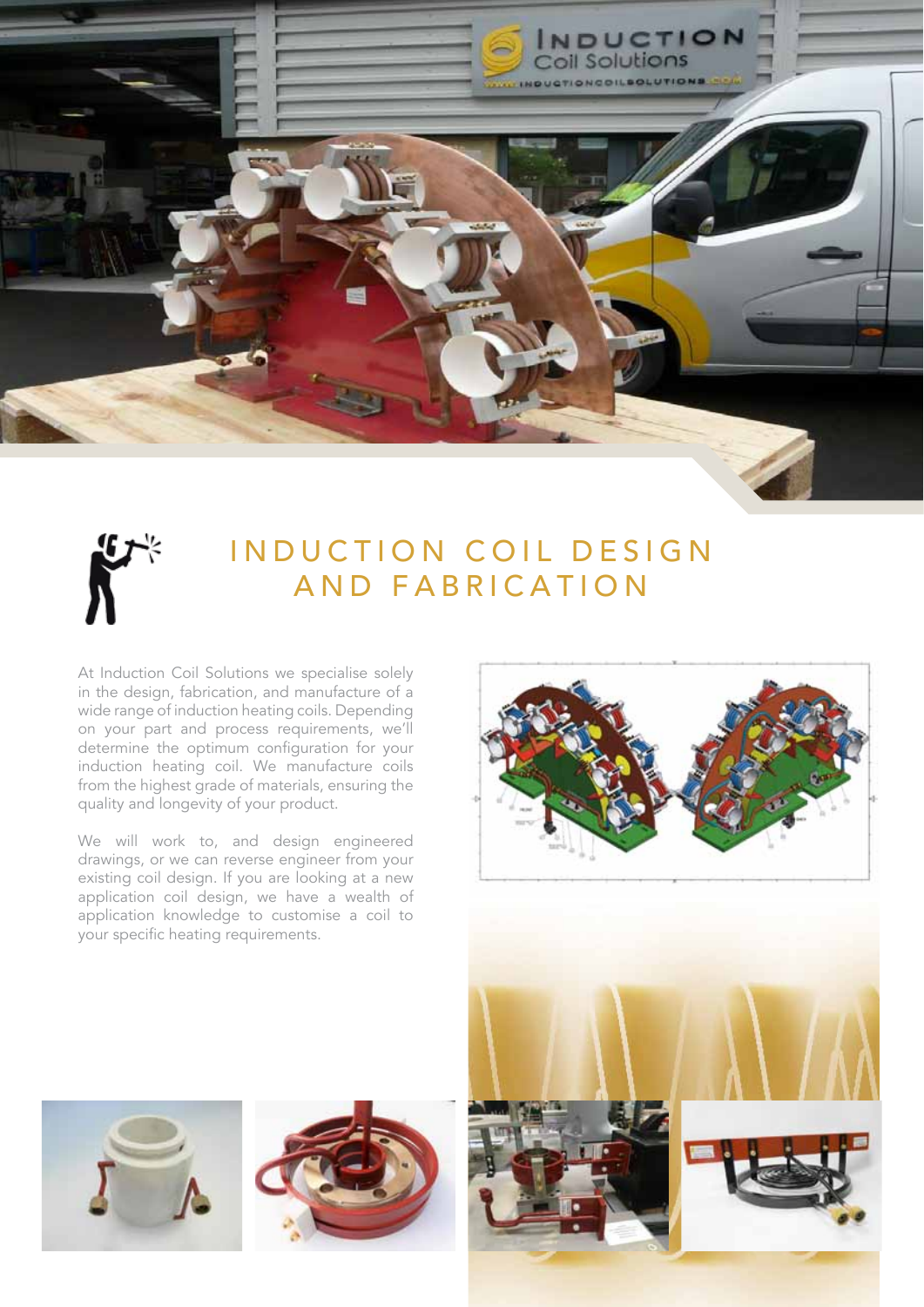



# **INDUCTION** COIL REPAIRS

Induction Coil Solutions understands the importance of a fast Induction Coil repair service to limit as much interruption to your working day as possible. We pride ourselves on producing high quality and long-lasting repairs that we can deliver to you in a timely manner.

All our Induction coil repairs are fully water tested for the right flow and pressure. Every Induction Coil is also tested with one of our Induction Heating systems before delivery. We also fully track all work carried out on every Induction Coil we make and repair, so we can look for any improvements required and advise our customers as necessary.





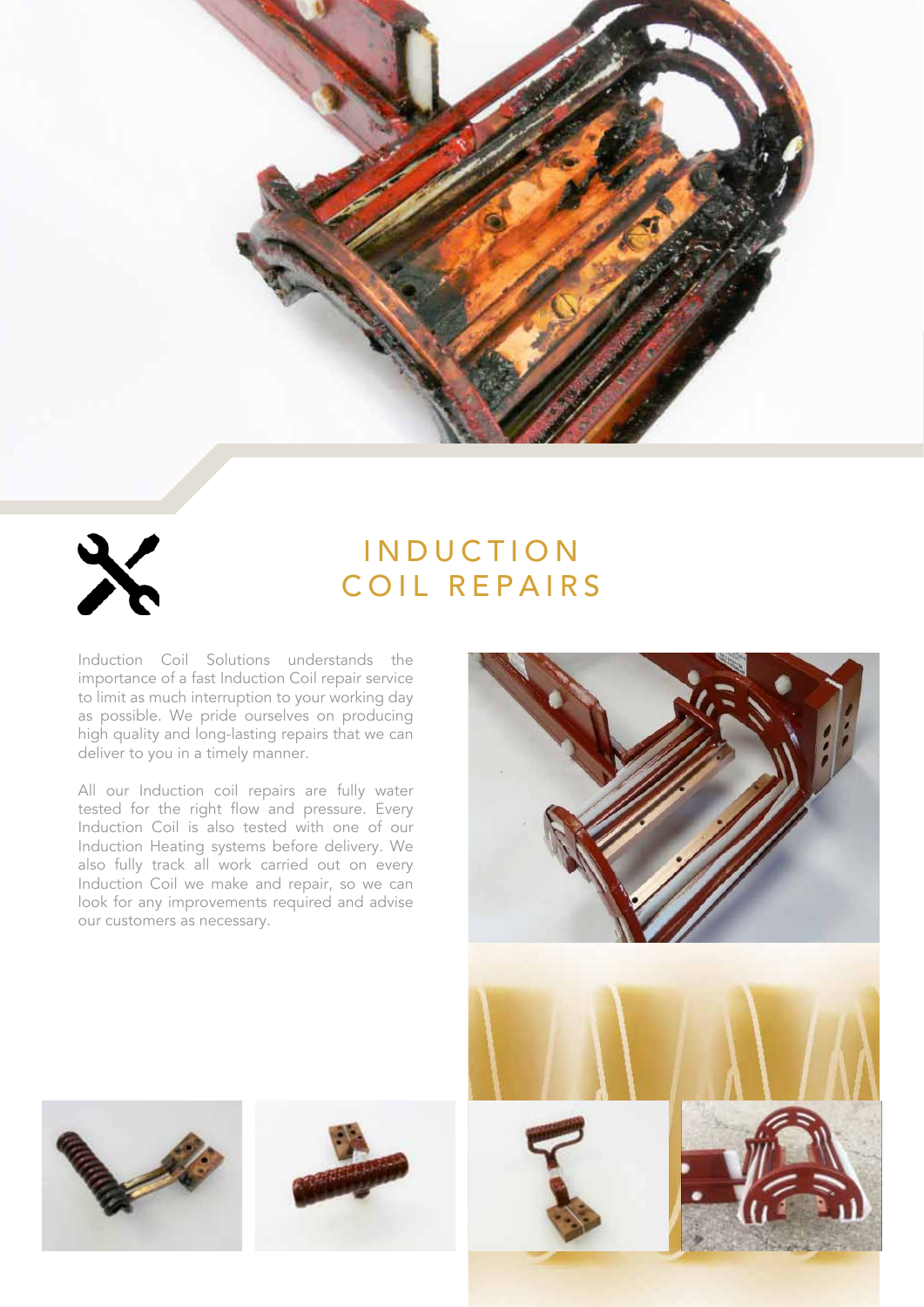

# INDUCTION HEATING **ACCESSORIES**

At Induction Coil Solutions we design custom accessories for your specific application needs, or to just upgrade your old system.

From water cooled Flexible Power Leads to remote pendants and footswitch's.

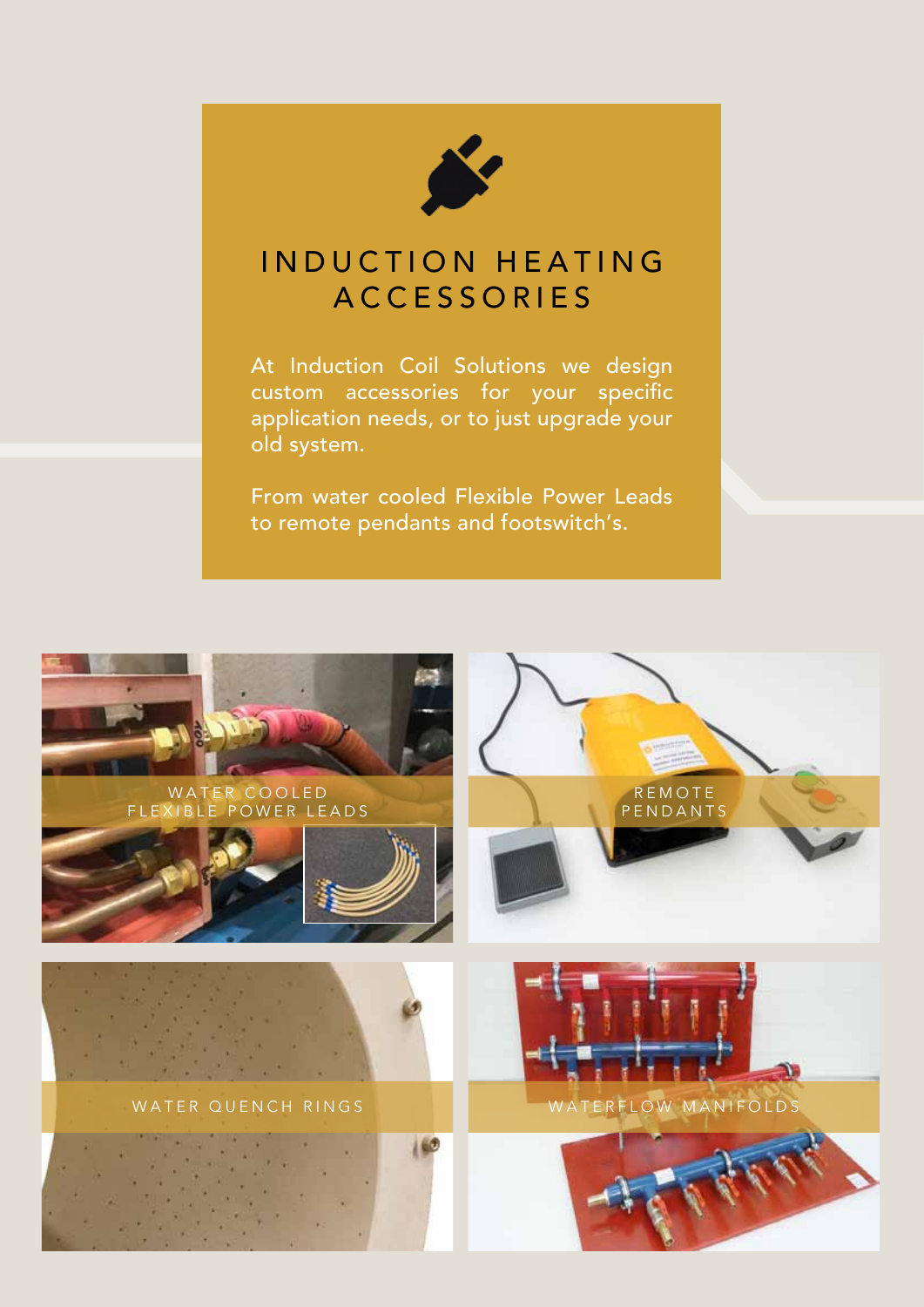



# COOLING SYSTEMS FOR INDUCTION HEATERS

Induction Coil Solutions will help their customers to spec the correct induction heating cooling systems for their application needs.

If you require a Water Cooling system to cool the work coil, workhead and power supply, we offer several different types of cooling equipment for induction heating systems depending on the system power and the environment where it will be installed:

- Water-to-Air Heat Exchangers: for cooling requirements under 2 kW
- Water-to-Water Heat Exchangers: for those with plant cooling water at 30°C (85 °F) or lower
- Air-Cooled Chiller: for cooling requirements up to 440 kW



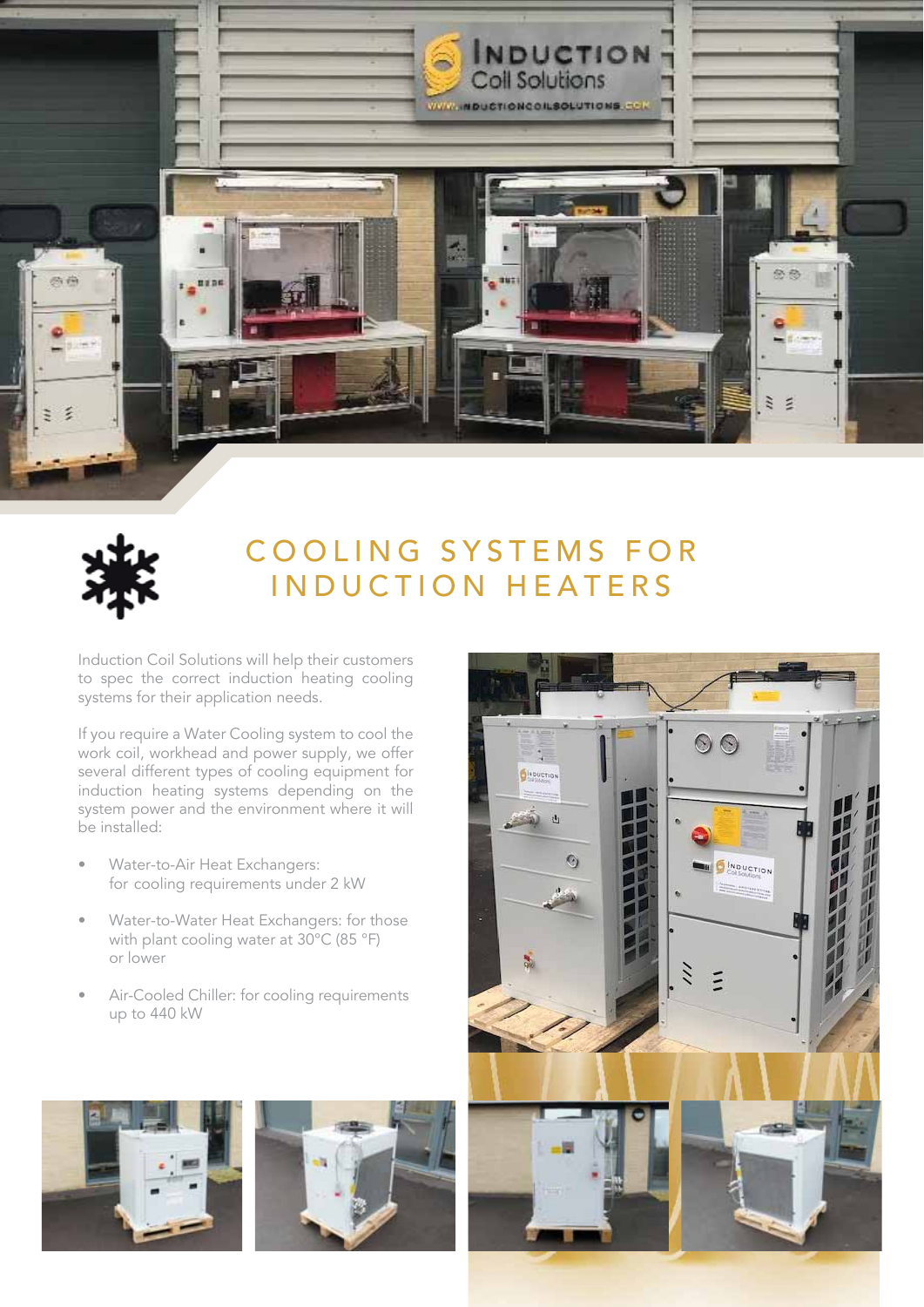



#### INDUCTION BRAZING AND SOLDERING

Induction Coil Solutions offers a full Induction brazing service. We have many years of experience in Induction Brazing & Soldering solutions. We can fully support our customers with advice in selecting the right flux and brazing materials.

We also have a full range of induction brazing machines from 1Kw to 80Kw and a wide range of frequency (Khz). With this full range of equipment, it allows us to select the correct machine for your processes and to produce your components in the most efficient manner.

Induction coil Solutions can design and manufacture a custom-made coil for your parts, giving the correct repeatable, uniformed heating pattern you're looking for. We can also design and build any tooling to hold your parts during the Induction brazing heating time.